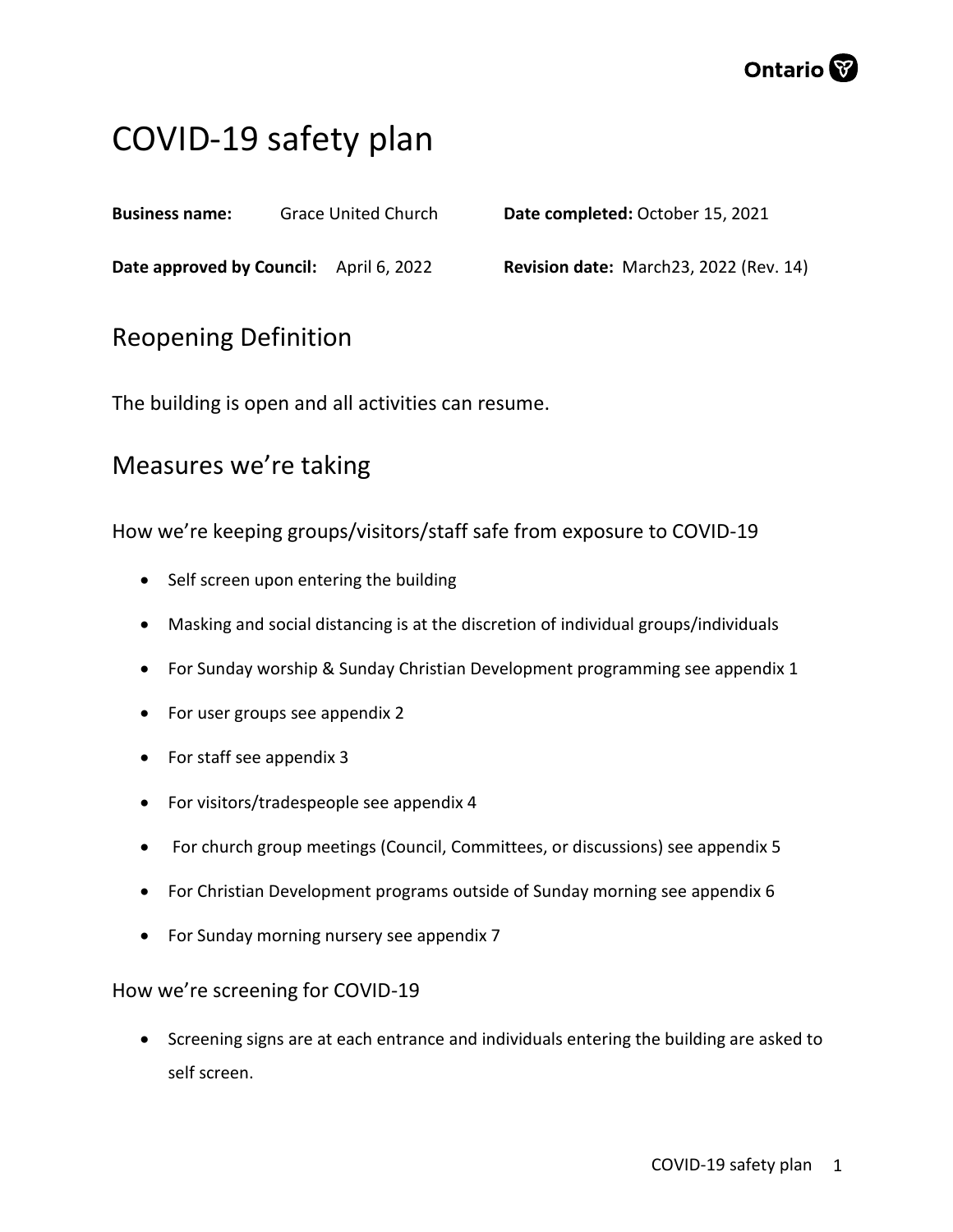

• A logbook is kept at the main entrance for visitors/tradespeople.

How we're controlling the risk of transmission in our workplace

# **Physical distancing and separation**

• Hand sanitizer provided at main entrances.

Masking and social distancing is at the discretion of individual groups/individuals.

### **Cleaning**

Covid Cleaning Protocol to be performed by the Custodian:

- a. Refill sanitizer bottles (Cathcart & Rm 1) as needed.
- b. Entrance Door areas (Cathcart, Kitchen & Sanctuary) Sanitize all touch points daily.
- c. Washrooms opposite the Boiler Room:
	- i. Clean on the normal schedule.
	- ii. Sanitize all touch points daily.
- d. Hallway by Ministers' Offices & Copy Room Sanitize all touch points daily.
- e. Sunday Morning Worship Cleaning and Sanitizing to be completed on Monday (or later):
	- i. Accessible Family washroom (sanctuary) clean and sanitize all touch points.
	- ii. Sanitize all touch points in the sanctuary, narthex, and Rm 1.
	- iii. Return pew cushions or back supports left in the sanctuary to the storage location.
- f. User Group Rooms & washrooms after the group leaves (or the following morning):
	- i. Clean the rooms on the normal schedule.
	- ii. Clean & sanitize the washrooms.
	- iii. Sanitize all touch points.
- g. Kitchen will be cleaned after use by the Inn Team (once per month):
	- i. Check to ensure cleaning was completed.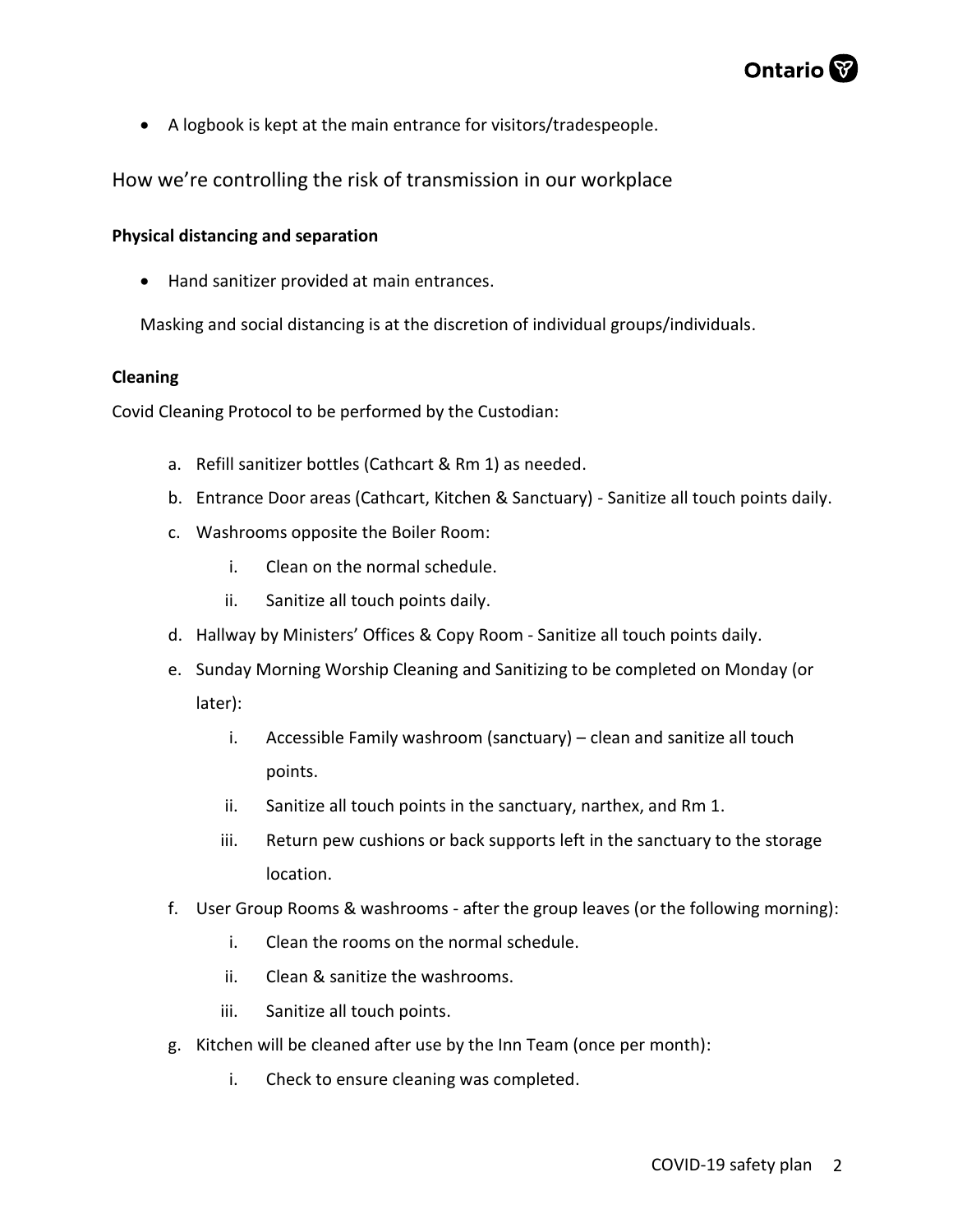# Ontario<sup>®</sup>

- ii. Sanitize all touch points.
- h. Boiler room touch points will be sanitized daily

# **Other**

• Local Public Health and Ontario Ministry of Health regulations will be reviewed regularly (monthly or in response to a significant public announcement).

What we will do if there is a potential case, or suspected exposure to, COVID-19 at our workplace

• Contact our local Public Health Unit and follow their instructions.

# How we're making sure our plan is working

• Current plan will be reviewed weekly at staff meetings and monthly at Council meeting.

# **Appendix 1 – Sunday Worship & Sunday Christian Development Programming**

- When you arrive at the church, please park in the parking lot and use the north doors of the sanctuary.
- Self screen upon entering the building
- All participants are asked to wear a mask except for the worship leaders
- Currently, every other pew row is available for seating.
- Congregational singing is permitted if masking and social distancing is in place. Special music is restricted to one or two people who stand behind a plexiglass screen or who wear a face mask/shield.
- The lay reader stands at a separate lectern when speaking.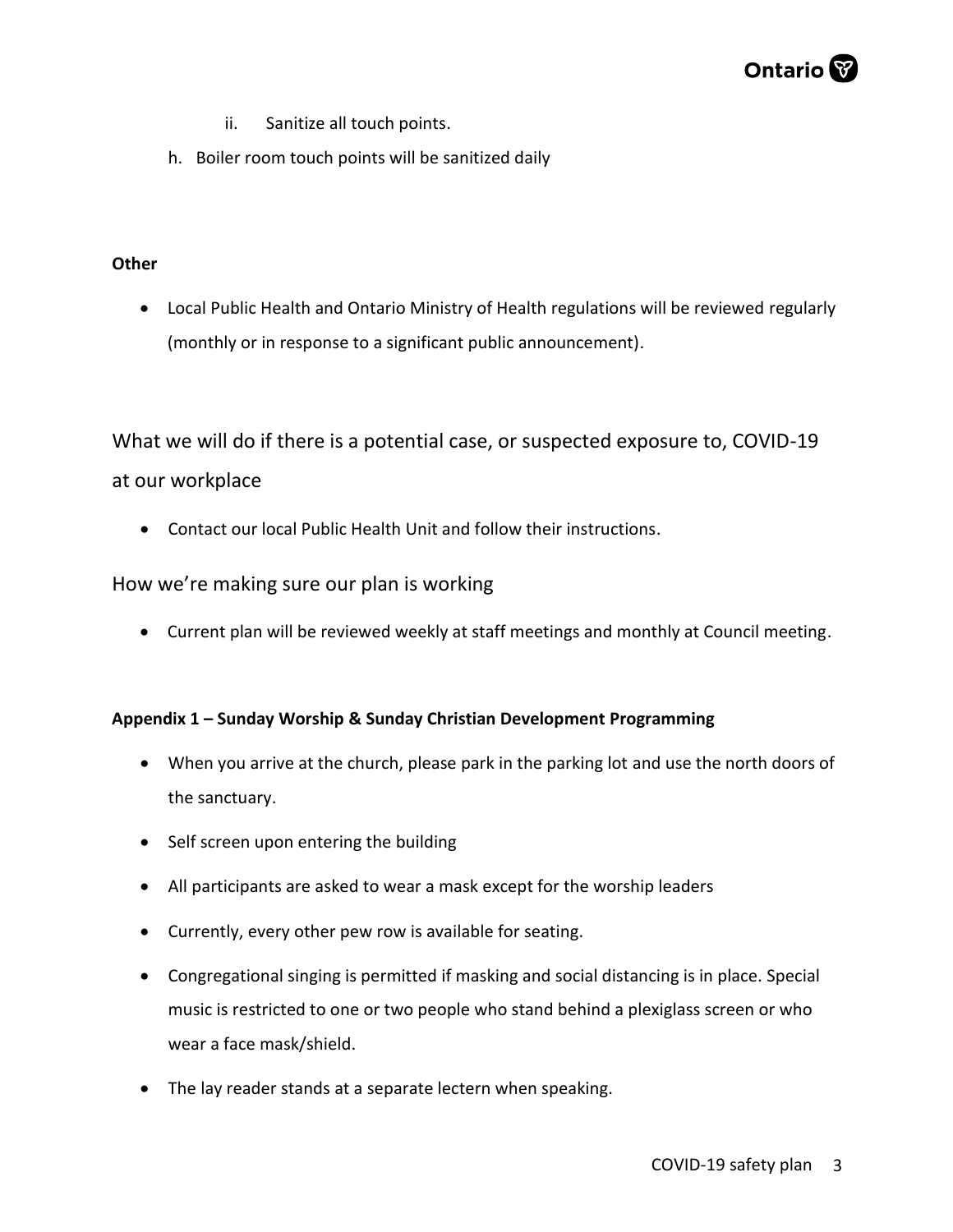

- Children & youth will remain in sanctuary until their specific worship programs start.
- Parents will come to individual worship rooms to pick up their children.

### **Appendix 2 – User Groups**

- Self screen upon entering the building
- Masking and social distancing is at the discretion of individual groups/individuals

### **Appendix 3 – Staff**

- Masking and social distancing is at the discretion of individual groups/individuals
- Wash and/or sanitize hands frequently.
- Piano will be kept locked to keep keys clean.
- Self-screen prior to entry to the building.
- If you think you may have COVID-19 or were exposed to the virus, or if you live with someone who has symptoms or has tested positive for COVID-19, follow the provincial guidelines<https://covid-19.ontario.ca/exposed>

#### **Appendix 4 – Visitors/tradespeople**

- Logbook kept at main entrance for sign in/sign out and contact info.
- Appointments made ahead of time when possible.
- Masking and social distancing is at the discretion of the individual
- The Custodian will sanitize touch points in the work areas after work is completed.

# **Appendix 5 – Church Group meetings (Council, Committees, or discussions)**

• Self screen upon entering the building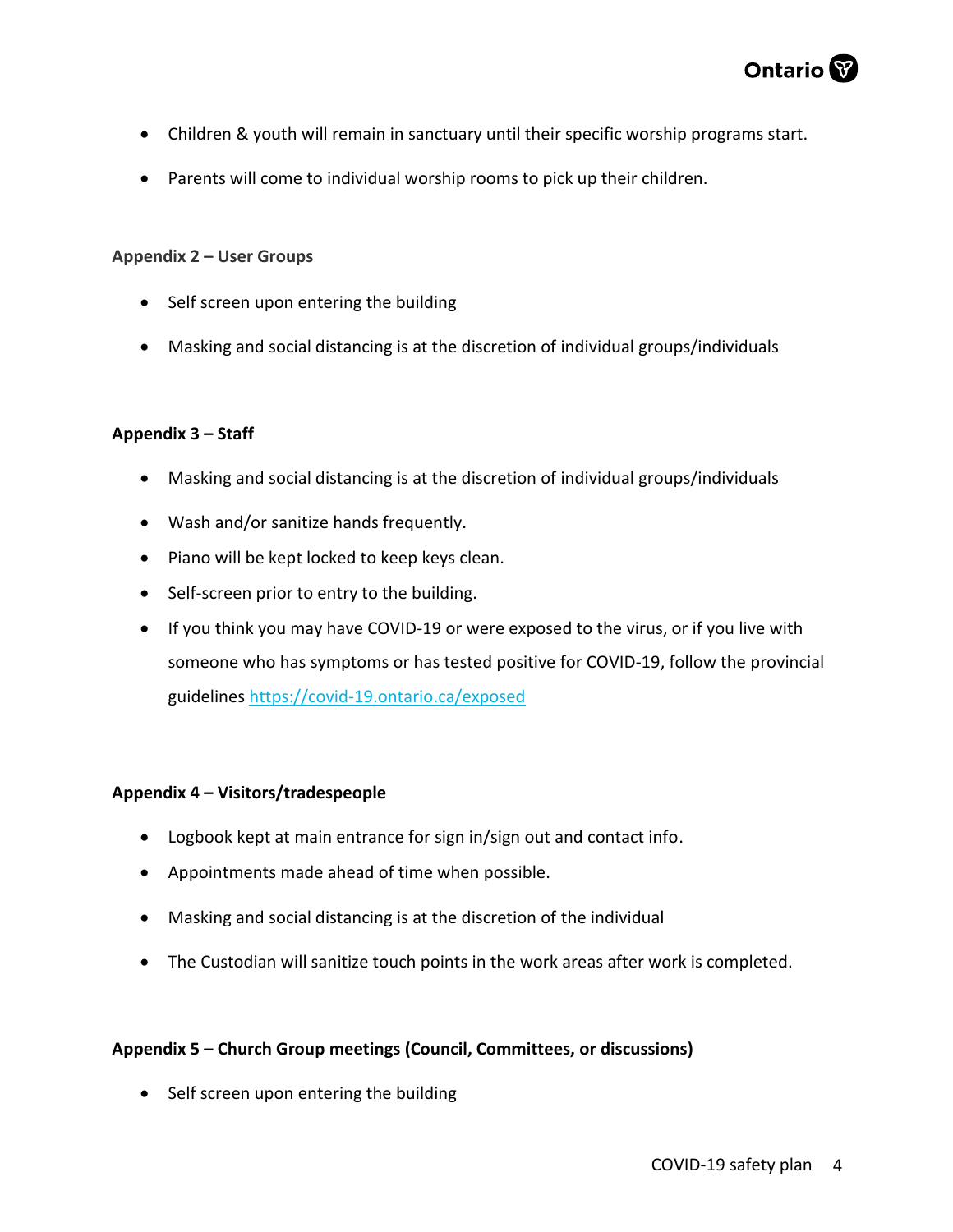

• Masking and social distancing is at the discretion of individual groups/individuals

## **Appendix 6 – Christian Development programs outside of Sunday morning**

- Self screen upon entering the building
- Masking and social distancing is at the discretion of individual groups/individuals

### **Appendix 7 – Sunday Morning Nursery**

- Self screen upon entering the building
- Masking and social distancing is at the discretion of individual groups/individuals
- Screening of all nursery attendants, children, and parents will be managed as part of the main Sunday worship process and will follow the same guidelines and protocols.
- Nursery attendants will
	- o prepare the nursery space by wiping down all high-touch surfaces.
	- o follow regular and proper hand hygiene practices.
	- o avoid close face-to-face contact with children wherever possible.
	- $\circ$  facilitate regular and proper hand hygiene practices of the children, especially after coughing and sneezing.
	- $\circ$  as best as possible, keep children from different bubbles distanced in the room.
	- o provide toys/activities that tend toward individual use.
	- o employ a 'one-kid-per-toy' protocol, removing used toys from circulation. Used toys will collect in the sink to be out of reach and will be disinfected before use by another child.
	- o designate one table for food/snack-only use and not allow for sharing of food/drink between children of different households/bubbles.
	- $\circ$  place a blanket over their clothes while holding an infant, replacing the blanket for each individual child.
	- $\circ$  immediately return a child to their parent/guardian if the child shows COVID symptoms and immediately inform Lori Armstrong and/or Pat Morrison.
	- o disinfect all used toys and high-touch surfaces once all children and parents have left the space.
	- $\circ$  bring any used blankets home for washing and return them to the nursery.